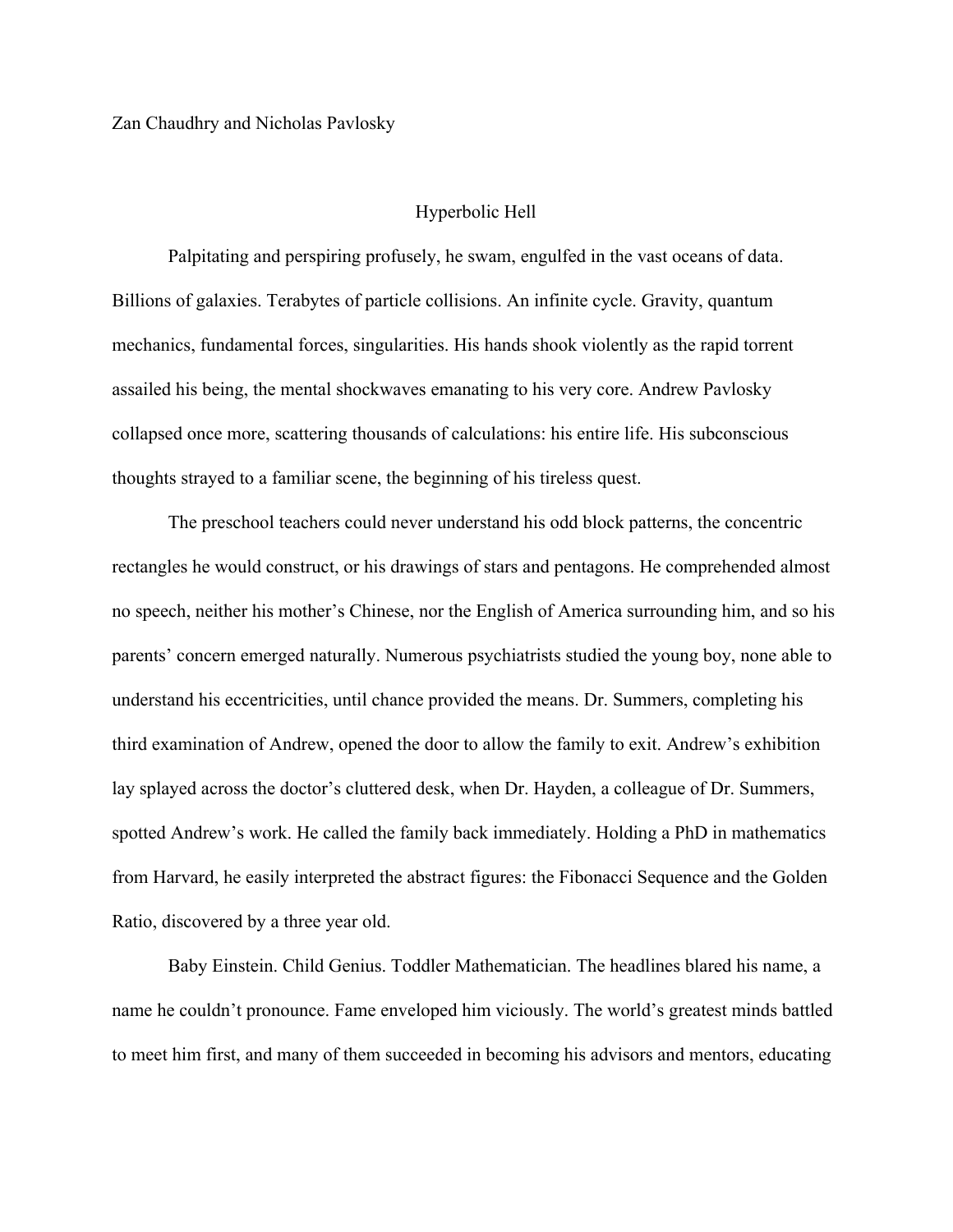him at blinding speeds. He learned every subject imaginable, absorbing every piece of information, even learning six languages, but always under great tension. The mentors forced him to focus on specific fields, shaping him for his destiny. In first grade, he published 27 papers, in fields ranging from medicine to finance. Second grade came; he won the International Mathematics Olympiad single-handedly, along with 33 more publications. Third grade arrived, where he claimed the International Physics Olympiad and the title of youngest person to construct a functioning cyclotron, as well as 48 papers, all alone. The list continued for years, but his name remained always unaccompanied. Andrew garnered a reputation of independence, and his unsmiling face gained international recognition, the new symbol of the classic child prodigy. Andrew remembered these moments, weaving in and out of his dreams. He remembered all too well the pressure and stress, for they still haunted him. They bored into him, threatening to crack his very being, and, desiring asylum, he attempted to free himself from the shackles of society.

In fifth grade, he had wanted to learn the cello, reveling in its lyric tone. In the quiet minutes before sleep, Bach carried Andrew through new worlds. During the day, work poured upon him, problem after problem, without a single free waking moment. The world relied on Andrew for the highest level solutions. Aged and tired far beyond his years, worn from the relentless assault, Andrew at last seeked sanctuary, posing the question that had been growing in his heart since his first exposure to Cello Suite No. 1. His parents, however, rejected his requests, influenced by his countless mentors and advisors; he was to only dedicate his time to solving the world's problems. Enraged, weary, he revolted. Using a series of algorithms, he hacked the U.S. intercontinental missile control, and threatened to launch unless someone acknowledged his desires. The president himself flew to meet Andrew, and his words remained engraved in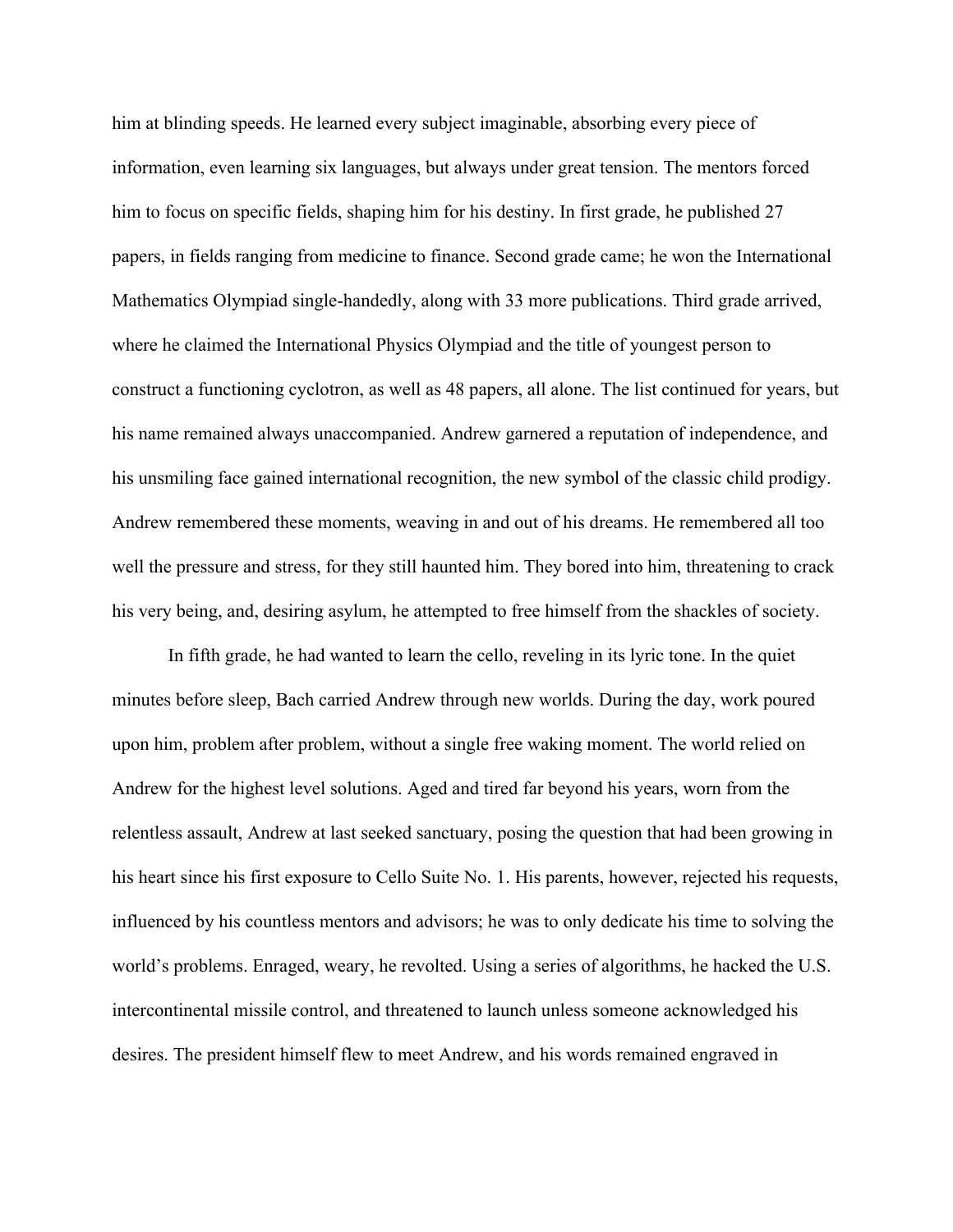Andrew's mind for the rest of his life: "Listen son, you just don't understand what it's like for us. We can't even begin to understand what you understand, to see what you see. A minute of your time is like a year of Einstein's, a lifetime of mine. So please, you have to realize that you have more purpose than any of us, more potential. So use it."

Andrew heeded the president's speech. He felt numb, powerless, like a leaf being blown from all sides, but he realized his obligations. The world needed him. His emotions meant nothing compared to those of nine billion. Deep within, he entombed himself, Earth precipitating its feelings upon him, and he capitulated beneath the downpour, allowing the fluid to flow upon him, to morph his soul. He wore this external liquid shell, constantly changing as the world changed, surrendering his will, as the planet steered him through life. He became empty. That day, he lost himself.

He rose from his deep slumber, the lights of his lab assailing his red eyes, illuminating his tear streaked face. He listened intently to the soothing sounds of whirring emitted by the countless machines filling the room, hoping the noise was loud enough to shatter the terrible silence that brought about his introspection, and slowly, he forced himself to calm down, to focus, to hide. He stood, gazing across the soulless room. He hated human contact openly, but desired it secretly, longing for someone to understand him, but too afraid to reveal himself to anyone, too afraid to reveal his selfishness. *SHUT UP!,* he roared in his mind. *You're wasting time*. He pitied himself for his loneliness. *Focus,* he whispered mentally, a silent plea to himself. He gathered his calculations once more and allowed himself to be absorbed into his theoretical world.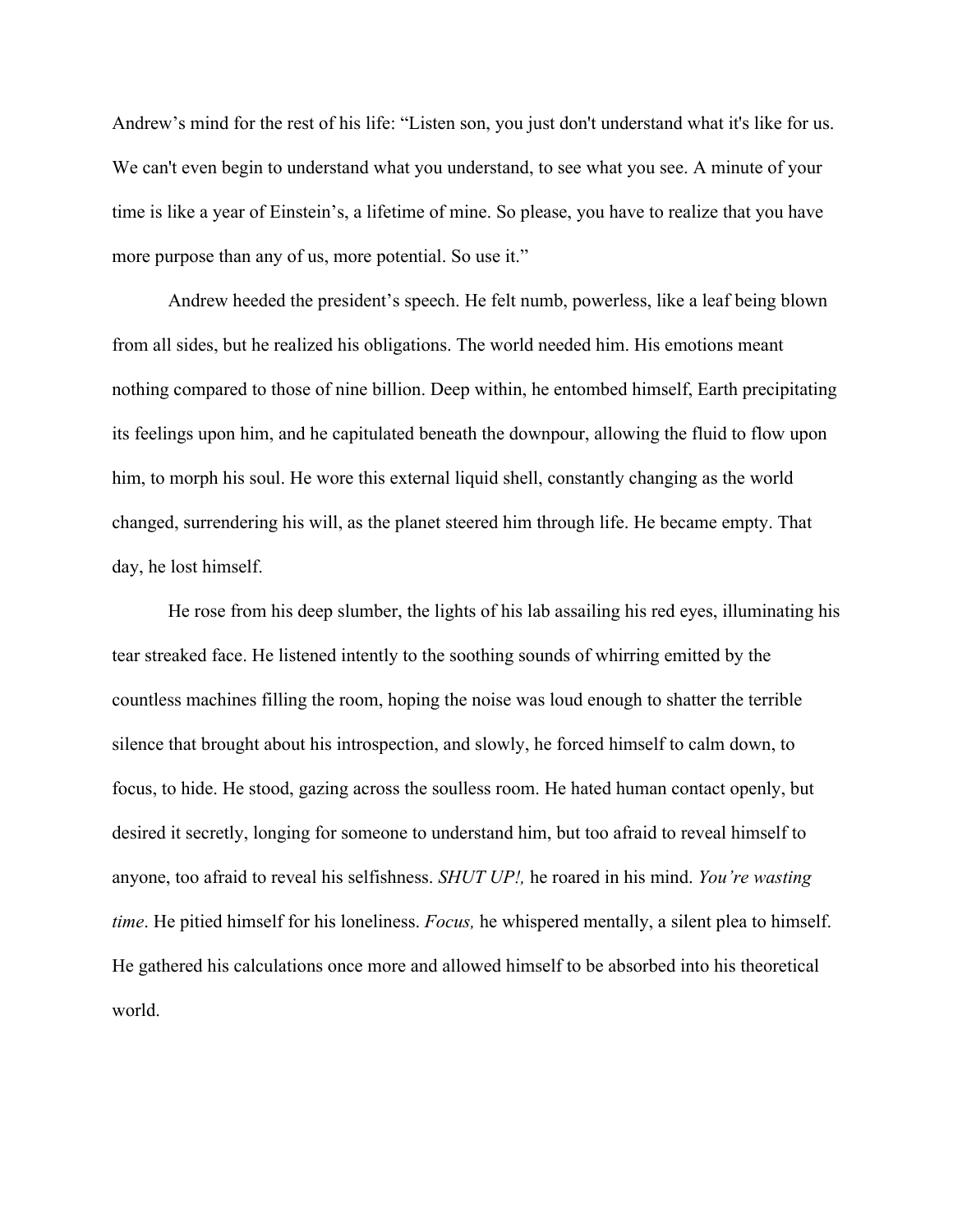Over the years, he had broken many of humanity's obstacles, but now he tackled the most complex yet: the nature of the universe itself. He hoped to reconcile all forces of nature, to open the final frontier for man, to grant the ability to travel anywhere. But first, he required an understanding of the functioning of the universe as a whole. Infinite variables spanned an infinite space, forming an impossible challenge. But order lay under the chaos, the order that gave physics its beauty. Patterns streaked his papers, possibilities blooming from every line, but leading nowhere. The smallest interactions between infinitesimal particles governed the properties of the infinite regions. Something tied the pieces together, something that eluded Andrew. He needed a shape, a structure, to connect them, but the solution evaded him. He knew the structure depended heavily on Einstein's general relativity, but what it could be, he could not tell. And so his thoughts drifted, landing upon Dr. Hayden, his first mentor. Hayden worshipped Einstein, but left the field of physics desiring more pay. So he began work with medicine, a blossoming field, and applied his mathematical skills to brain mapping. He had taught Andrew much about neurology and its mathematical connections, marketing his grand idea that even the mind obeyed the universal laws, containing a beautiful underlying order. Hayden used hyperbolic geometry, or the geometry experienced on the surface of the inside of a sphere, to understand the brain's inner workings. "WAIT!" Andrew bellowed, his voice echoing in the empty room. He had stumbled upon his answer.

Over the next few months, Andrew withdrew within himself once more as he developed the technology for travel within the universe. He constructed a powerful particle collider, preparing it for controlled black hole formation. Seven months after the unveiling of his theory, the first test began. "All systems are go," flight command announced. Andrew sat watching as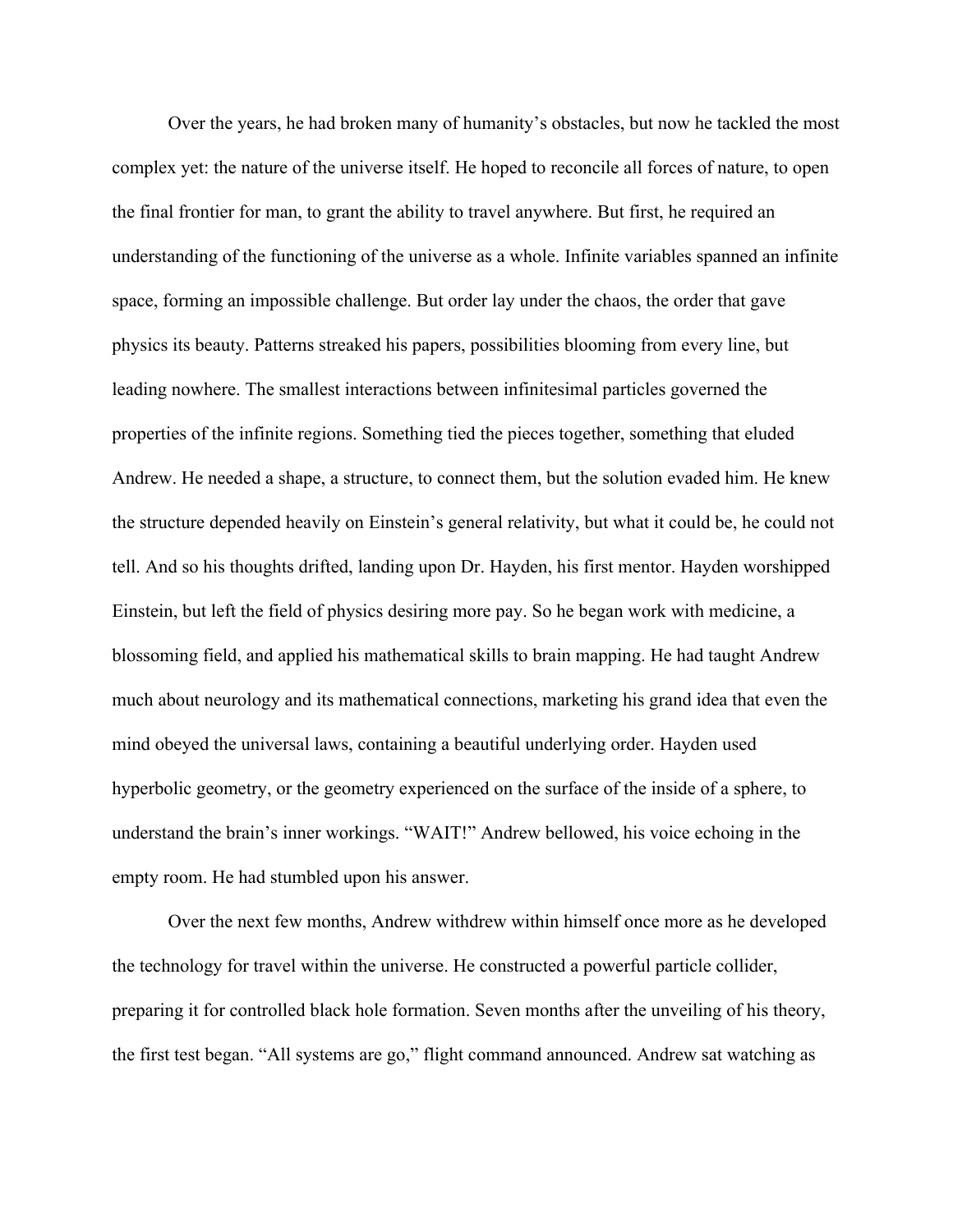the astronauts signalled from the space transport vehicle. They were to be the farthest travellers in the history of mankind. Andrew initiated the accelerator cycle, and the particles began their hypnotic dance, beams of light flashing across the numerous screens, as the velocities slowly raised to light speed, and the room itself began to shake turbulently.

"Prepare for singularity formation," Andrew announced, as the beams flashed, barely controlled by the system any longer. Andrew directed the magnetic fields above the spacecraft. He watched as a brilliantly scintillating burst appeared on the monitors, and then suddenly collapsed into a point of deepest darkness. The astronauts were launched forward by the intense gravity into the void, drifting into the unknown.

"When will we reestablish contact, Dr. Pavlosky?" queried a technician.

"43 minutes and 6.987453568432543 seconds, if my calculations are correct. If they're off, then we may never see them again," Andrew replied. Andrew indulged in the look of horror on the technician's face. He only enjoyed one aspect of his life: the ability to instill fear in the hearts of all. Although quite cruel, the practice instilled him with a feeling of power, but this hardly made up for his pain. It only distracted him, pushing his emotions deeper down.

The 43 minutes passed without incident, and contact resumed. The astronauts shared spectacular images of the vast unknown, from glowing nebulae to misty planets. But the success failed to bring any happiness to Andrew. True happiness had long eluded him. He lived only in a world of distraction. And so he began his next grand diversion.

Andrew eased the bulky helmet onto his head, and he strode forward towards the loading deck. The lights glared down on the new spacecraft, ingeniously constructed to survive large negative gravitational fields. Andrew, the research specialist and sole member of the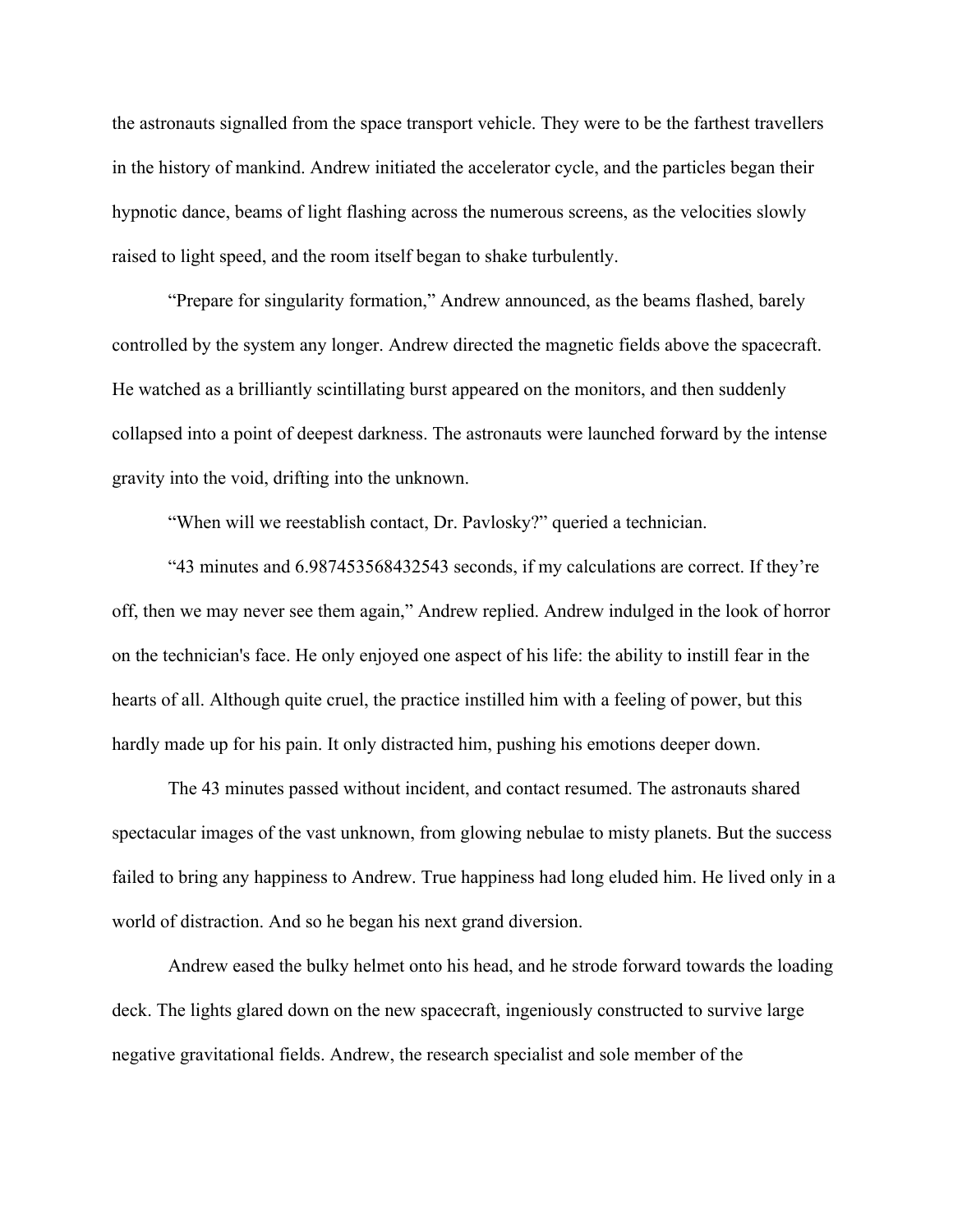interuniversal travel crew, prepped the negative mass accelerator fields for singularity formation. The vast array of keys gleamed before him, illuminating his pale face, which shone with false determination, as he recalled his previous test. After the success, the UN tasked Andrew with developing systems for relocating humans with his technology in order to solve the population crisis. He had obeyed obediently. And now, bitterness erupted within him, as the familiar luminous beams scintillated. Then the cleft opened before him, and he rushed forward to fill the gaping maw of the unknown.

The craft shuddered violently as it exited the cavity, and Andrew instinctively activated the gravitational stabilizers. Andrew checked all systems to confirm structural integrity, and examined the new universe. Adjusting to the sudden light, his pupils contracted, revealing the least conceivable sight: Earth, but not Earth. Astonishment dawned upon Andrew's face, as he realized the implications. The probability of finding such a similar universe, approximately one in one followed by twenty five billion zeroes, had been calculated by Andrew before the expedition. The Earth, if that it could be called, did not retain all of the features of Andrew's home. He observed the continents' altered shape and the inverted rotation of the Earth, and he pondered the possibility of humans. He energized the propulsion drive, preparing for entry into the atmosphere, and to confirm the success of his test, Andrew examined his rear view monitor, reassured by the rift, still wide behind him. Superheated air condensed before him, the atmosphere compressing beneath his assault. Gravity clutched the craft tenaciously, inducing a violent series of quakes within the vehicle. Andrew, on the brink of losing consciousness, barely registered his sudden impact with the ocean, and blackness enveloped him.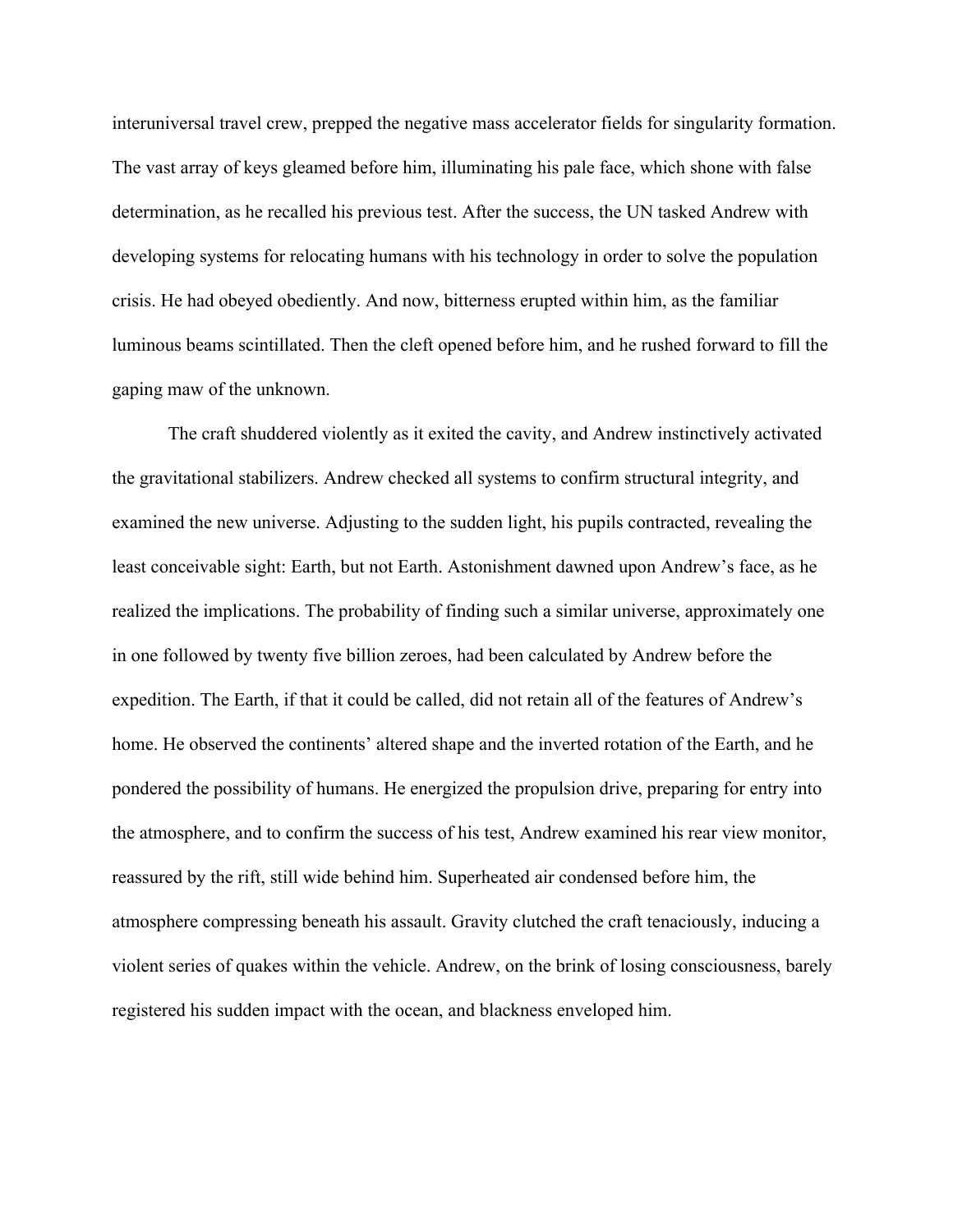Alarms blared to life, arousing Andrew in an instant. Darkness seeped into the craft through the front viewport, but brightly colored lights gleemed from within, attracting the monstrous predators of the deep. A massive tentacle collided with the right side viewport, while another attacked from the left, immobilizing the vehicle. The mantle of the ghastly cephalopod emerged from the twilight; its grotesque and deadly beak opened wide, revealing the cavernous innards of the beast. Andrew froze, his blood ice. The craft's glass would not survive high force impacts in the small area pummeled by the pointed beak. As the creature's maw shot towards the viewport, Andrew activated the thrusters, propelling the vehicle out of the depths.

Panting and slick with perspiration, Andrew slowly recovered from the nearly fatal encounter. The craft ascended gradually, providing Andrew with ample time to consider his situation. He planned to investigate human life, but realized that the stages of evolution may be completely off, that the world may be hostile, that he could not possibly predict the nature of the planet. More in the unknown than he had ever been, Andrew observed the rays of light filtering through the water's surface. Breaching into the air, the craft landed on the waves, rocking slowly as Andrew searched for land. Upon discovering a nearby landmass, he triggered the ignition, propelling him towards his fate.

Andrew reached the shore after three hours, during which he had analyzed the chemical properties of the environment, finding them to be nearly identical to Earth. Removing his suit and disguising the craft, he emerged, prepared for anything. Trash lay littered across the beach, and smoke rose from some place beyond. He cautiously trekked across the sand. Eventually, trash gave way to dirt, which became a street. He scanned the area, a simple neighborhood, overcrowded with the homeless. He merged into the crowd, recognizing their features as Indian.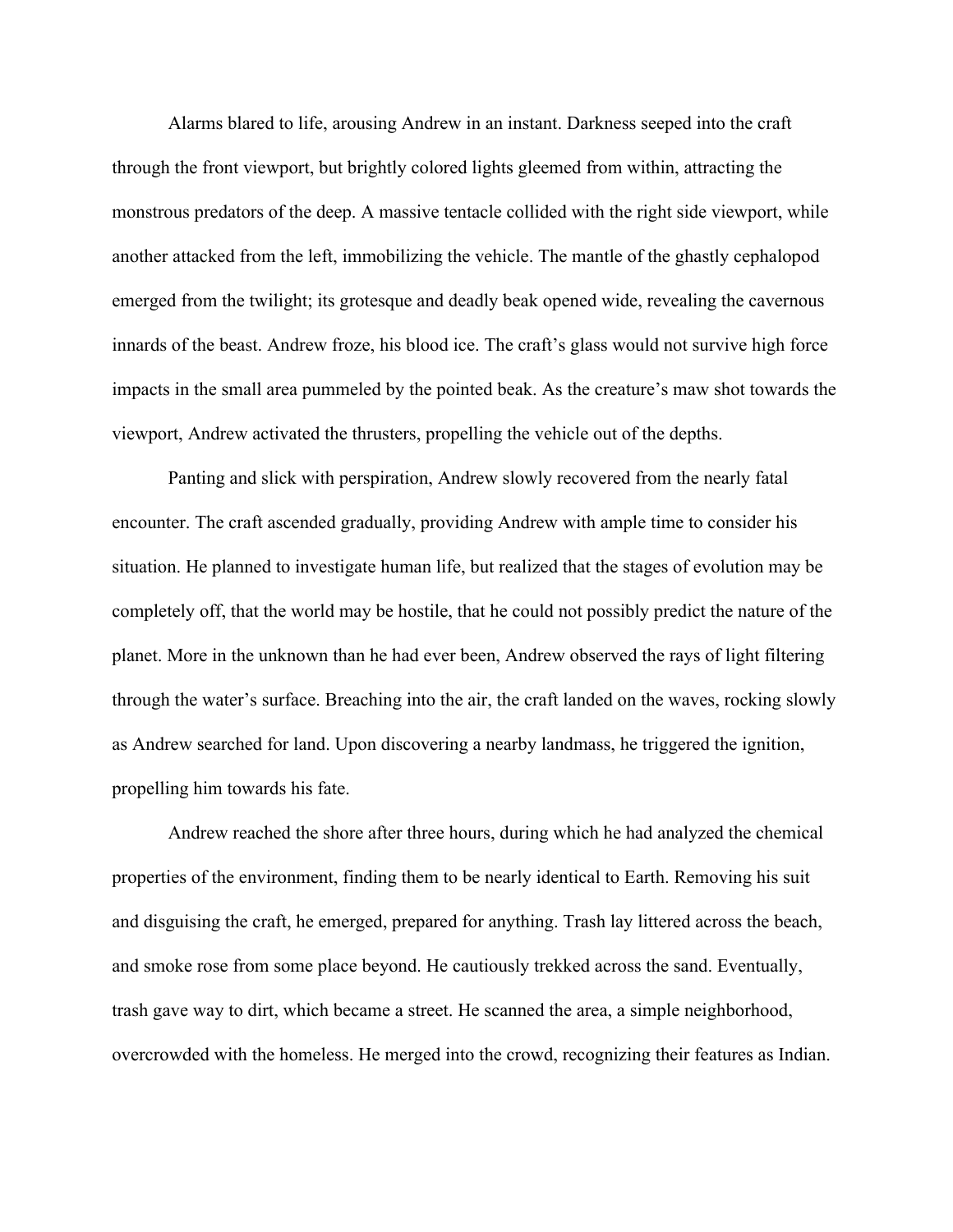He listened intently to their speech, understanding the Hindi, but noting some slight discrepancies. He ventured a question, communicating an air of drunkenness. "Who is the prime minister?"

 "Eh, drunk Chinese scoundrel. It's Gokul Agnihotri," and with that they pushed Andrew away. Gokul Agnihotri had been Ravi Singh's competitor in Andrew's India, and Ravi Singh had been victorious. A slight, expectable difference that revealed much more. The new universe moved at the same pace as his. Alternate personalities existed here. Andrew at once thought of himself. This world, however, reflected a sense of neglect, lacking all of the solutions Andrew spent his life devising. Nonetheless, his new goals shone clear. He returned to the beach after establishing his bearings, prepared to find himself.

Andrew entered from the southern Chesapeake Bay, once more disguising his ship and storing it deep in the shadows. He traveled through Maryland, obtaining a map from a small library. Ellicott City, his childhood hometown in his own world, remained geographically exact, and so he set out. Throughout the journey, he observed the signs of squalor and the horrible pollution: a world fallen into terrible disrepair. Upon arrival, he accessed a local registry and found himself.

## Andrue Pabloske - Bruewer

Shock coursed through his nerves. He refused to accept such a mundane fate, something so lowly as a brewer. But only his outer shell proposed these thoughts. Within, jealousy circulated through his being as the bitterness returned. Somehow, his alternate self had succeeded in escaping his fate: a lifetime of unhappiness and selflessness. He exited the library promptly, determined to face himself and discover the truth.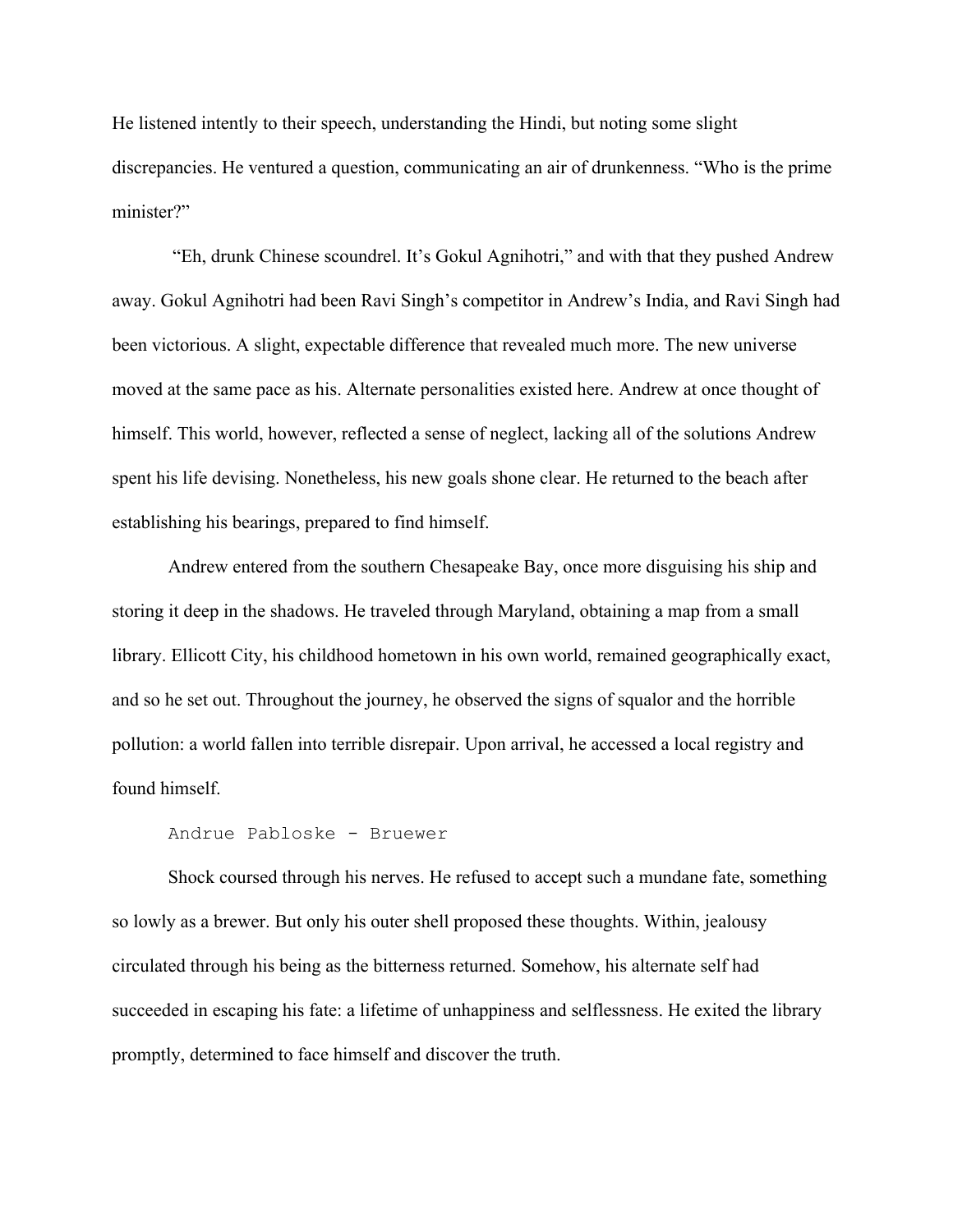## Andee's Bruewery

The sign loomed before him, as Andrew rang the bell, which he could hear reverberate through the cavernous building. Sweat coated his palms, and the steady palpitations of his heart rose exponentially in tempo. Then the door creaked open slowly, and he saw himself. They both stood still for a minute, examining each other's features, which they both knew too well, searching for some flaw, some crack in the other's character, but to no avail. At last, surprise etched deep in every line of his face, Andrue wondered, "Are you me?"

Andrew's throat unstuck just enough for him to mutter in response, "I doubt we can be called the same." And then Andrew at last broke the tension, and introduced himself.

Andrew detailed his life to Andrue, spending an hour so he could examine him, so he could fuel the envy, still very much alive in his soul. Andrew offered not a shred of his emotion, during the account, compressing all of the resentment of thirty years into four words. "How did you escape?"

"I don't understand what you mean." A blank statement, revealing nothing.

"How did you hide? The pain, the pressure, the stress? Did they not see you for what you were? That's impossible! So tell me. How did you escape?" Andrew rose into a fury, his soul burning, his shell cracked. He found himself once more beneath the fluid masks: the ten-year old prodigy, doomed to a future of misery. And Andrue's existence only exacerbated the pain, reopening the old wounds.

"DXM." A look of incredulity spawned on Andrew's face, morphing into disgust.